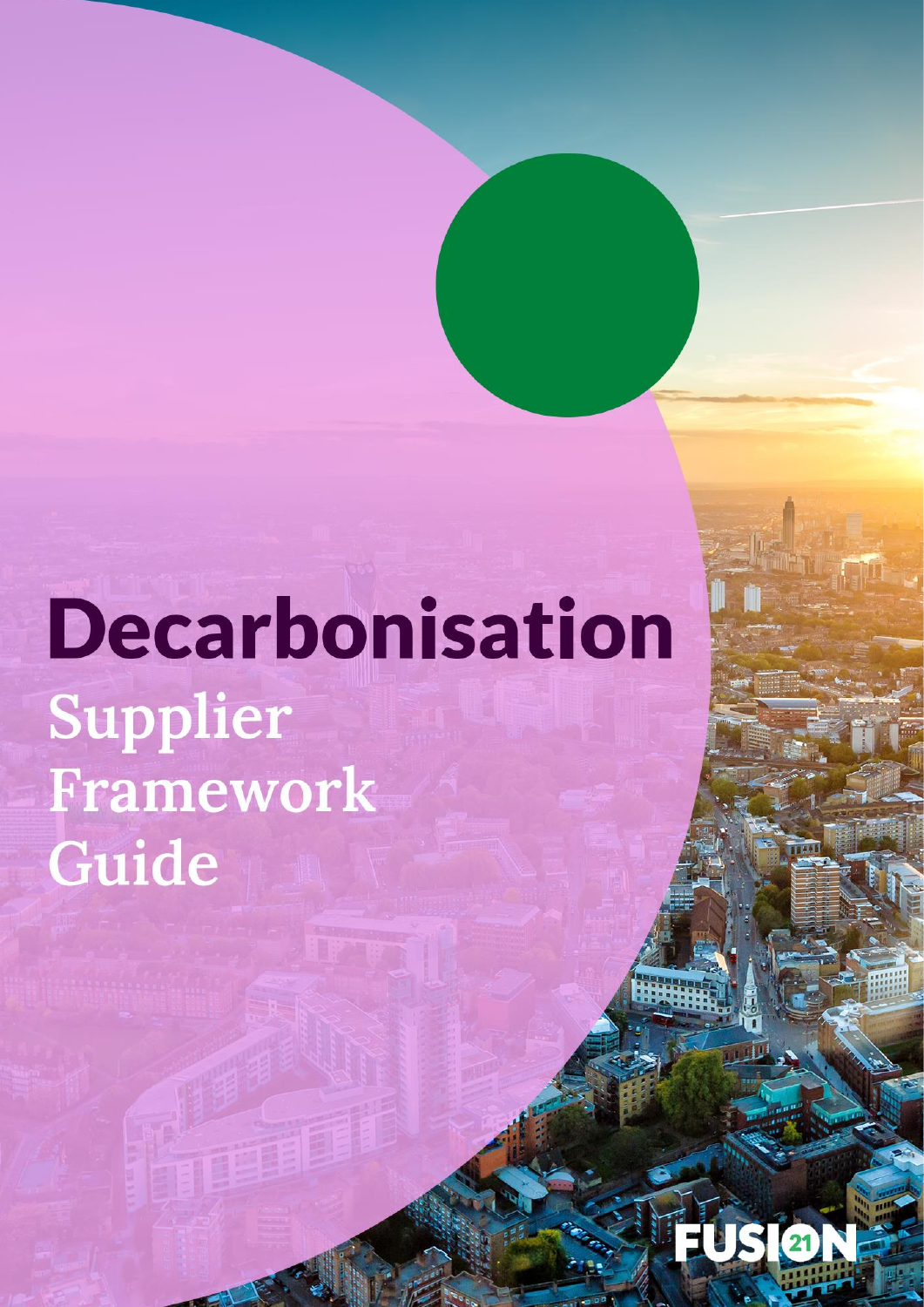# Key Framework Information

| <b>Key Framework Information</b> |                   |
|----------------------------------|-------------------|
| <b>Start Date</b>                | 31st January 2022 |
| <b>End Date</b>                  | 30th January 2026 |
| <b>Contract Notice</b>           | 2021/S 000-023377 |

#### **Evaluation Model**

The Framework was subject to an 'Open' procurement procedure in accordance with the Public Contracts Regulations 2015 and Public Contracts (Scotland) Regulations 2015.

The Framework was awarded based on 60% / 40% quality vs price and can be amended +/- 20% for further competitions.

#### **How can you access this Framework?**

Framework access is subject to our terms and conditions of membership which can be found on our website. Membership of Fusion21 is free and the registration process is simple. It can be completed online by visiting our website:

<https://www.fusion21.co.uk/become-a-member>

### **Framework Call-Off Agreements**

The Framework offers flexibility in the Framework Supplier appointed through the Direct Award procedure. Members can select the supplier who is best placed to meet their needs and deliver value for money.

There are four main methods of call-off from this Framework Agreement:

1.Direct Award without reopening competition to Suppliers; or 2.Direct Award with negotiation without reopening competition to Suppliers; or 3.Further Competition between suppliers capable of delivering the works required; or 4.Further Competition with two stages, suitable for complex projects.

Fusion21 Members can utilise under this Framework Agreement the following standard form contracts.

- JCT 2016 suite of contracts
- NEC3 or NEC 4
- PPA

In addition, under this Framework Agreement Fusion21 Members may also utilise a bespoke form of contract subject to agreement with selected supplier.

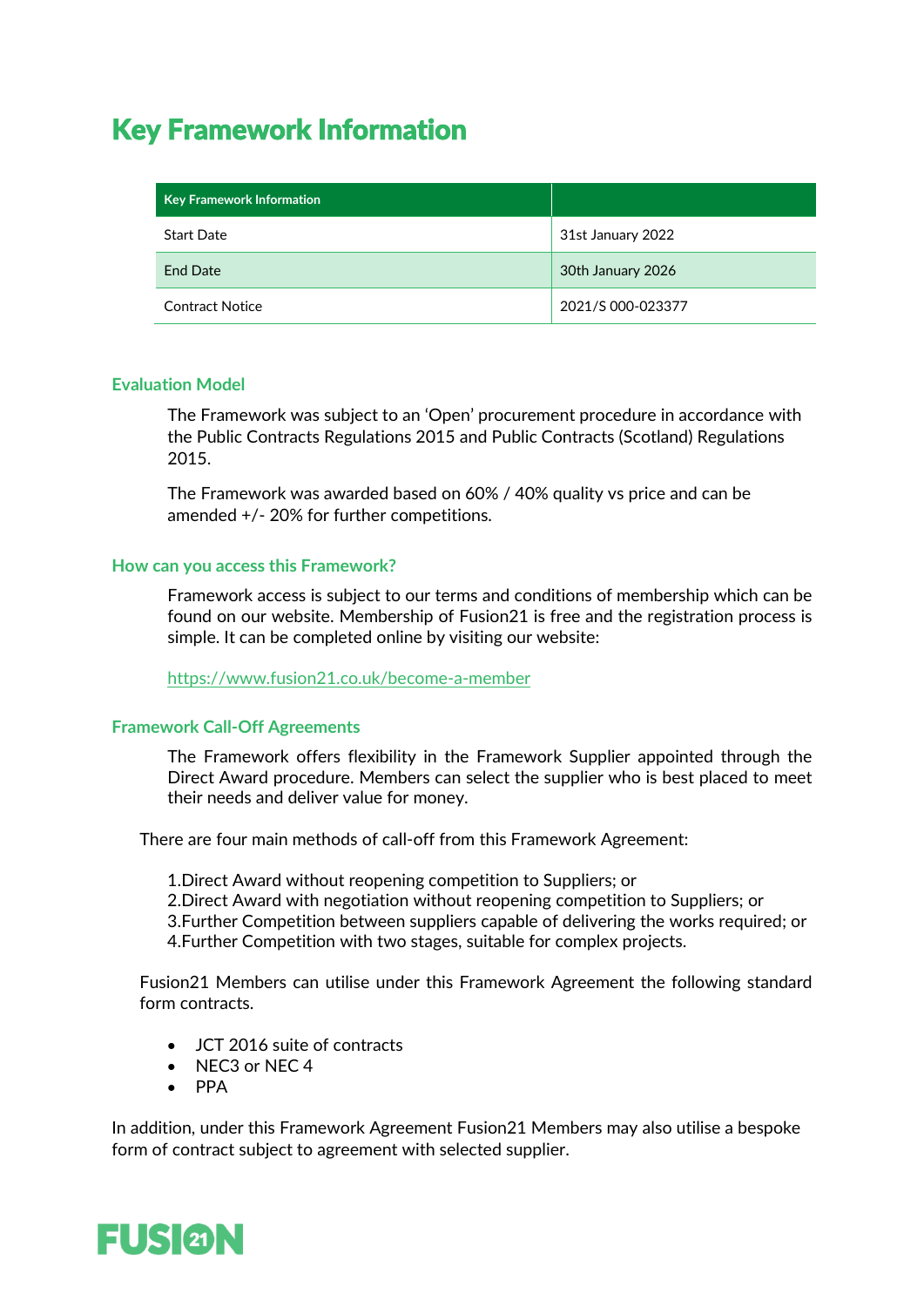## Key Contacts and Further Information.

To learn more about this Framework and Fusion21's Decarbonisation offer, please visit: <https://www.fusion21.co.uk/solutions-decarbonisation>

For further advice and procurement expertise please contact:

**John Farley** Framework Manager [john.farley@fusion21.co.uk](mailto:john.farley@fusion21.co.uk) Tel: 07889 536906

For further information regarding supply chain management please contact:

**Keith Rodgers**

Relationship Manager [keith.rodgers@fusion21.co.uk](mailto:keith.rodgers@fusion21.co.uk) Tel: 07850 506374

For further information on procurement and the Decarbonisation Framework please contact:

**Alex Cantrill**

Project Manager [alex.cantrill@fusion21.co.uk](mailto:alex.cantrill@fusion21.co.uk) Tel: 07936 955 888